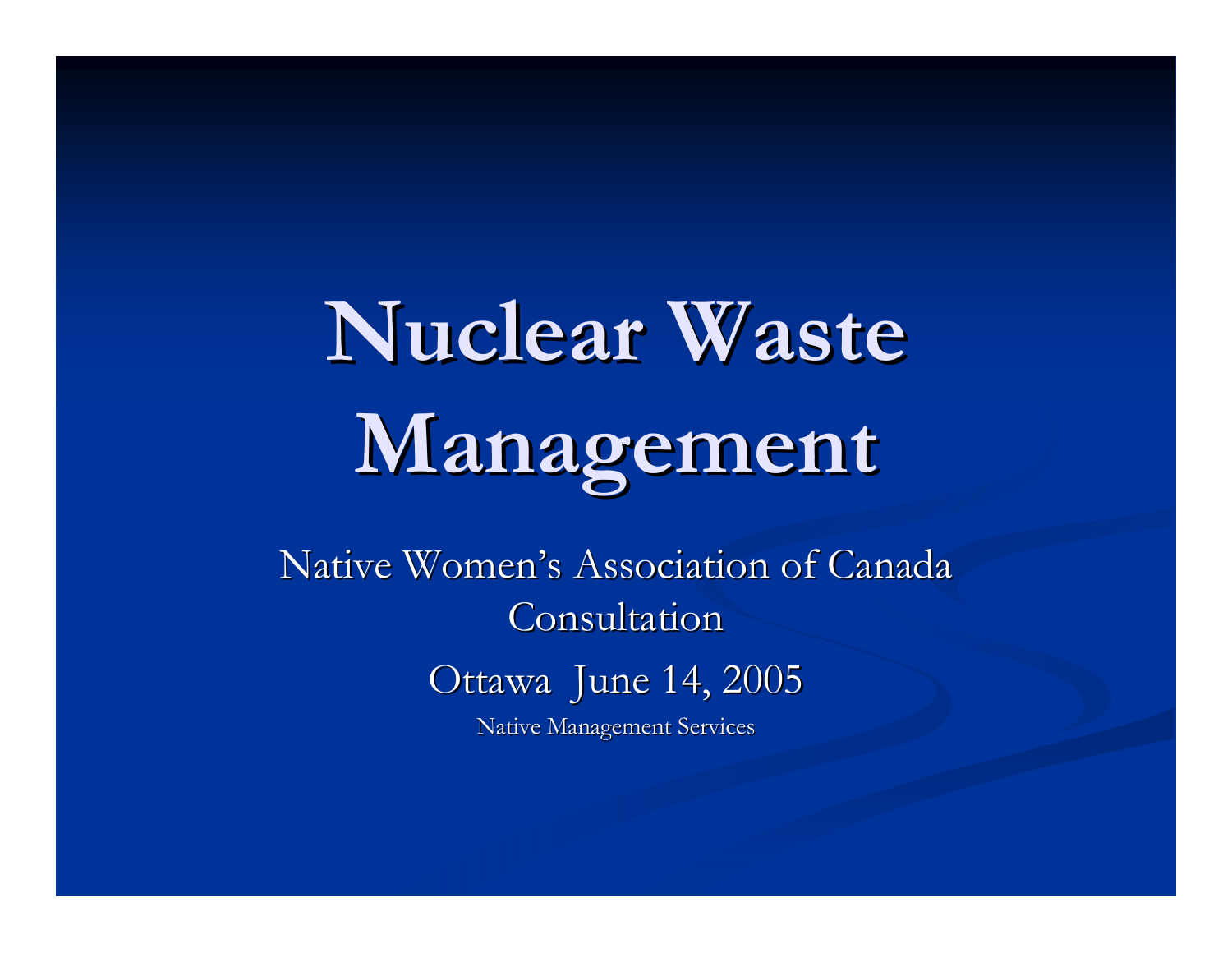#### **NWMO Consultations NWMO Consultations**

- **What are other Aboriginal groups saying? What are other Aboriginal groups saying?**
- **1.Respect:** It is important that we walk together in *dignity and respect and finish what we started dignity and respect and finish what we started*
- **2.Responsibility:** We have responsibility for the *future generations future generations*

*- We should take a proactive role in energy We should take a proactive role in energy conservation conservation*

*- We must control, mitigate and minimize the long We must control, mitigate and minimize the long term effects that we are aware of term effects that we are aware of*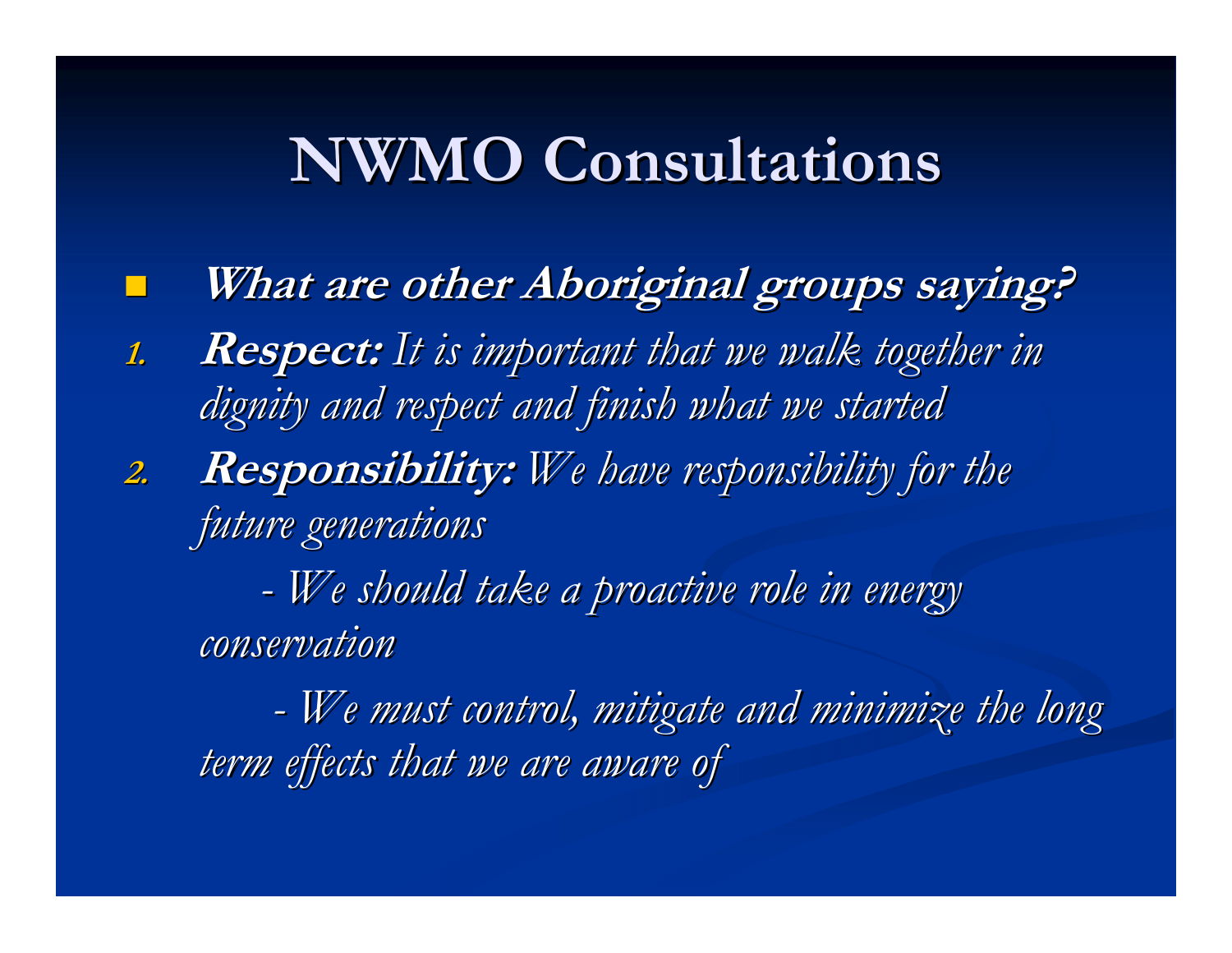## **What other Aboriginal groups are saying: saying:**

- *3.* **Mistrust, Fear and Trust: Mistrust, Fear and Trust:** 
	- **-** *Industry dominance on the NWMO Board is a conflict of Industry dominance on the NWMO Board is a conflict of interest interest*
	- *Economically depressed First nations may be targeted for Economically depressed First nations may be targeted for disposal/storage disposal/storage*
	- *-Mistrust of governments, its Mistrust of governments, its' institutions, its institutions, its' promises, its promises, its' treaties treaties*
	- *- The North has experience with abandoned mines, persistent The North has experience with abandoned mines, persistent organic pollutants etc and no one is responding organic pollutants etc and no one is responding*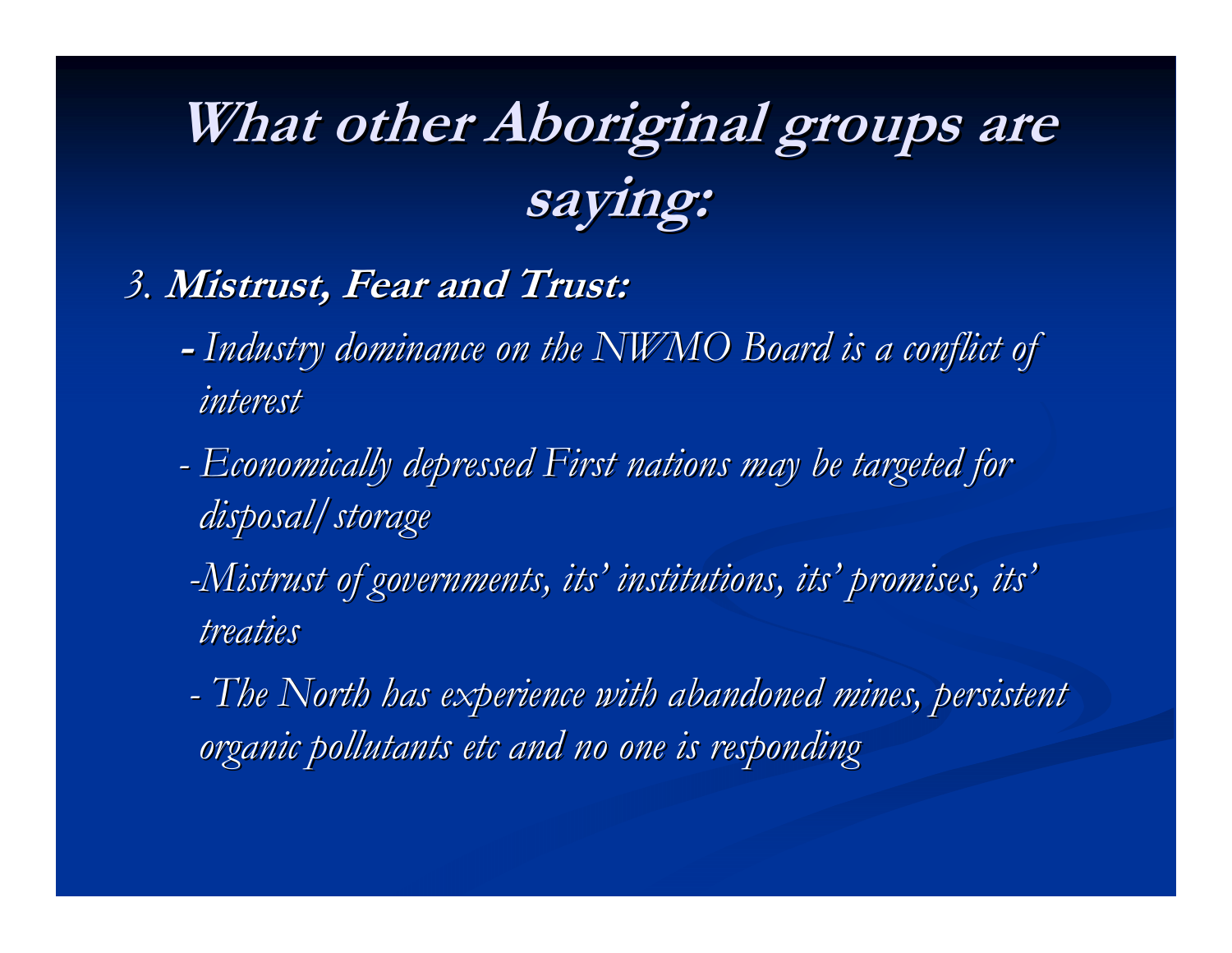#### *What are other Aboriginal groups saying? What are other Aboriginal groups saying?*

*4. Traditional knowledge and wisdom must be incorporated 4. Traditional knowledge and wisdom must be incorporated including: Process related insight (who talks, when and including: Process related insight (who talks, when and*  how), knowledge related to the land, values that respect *the environment, Spirituality. the environment, Spirituality.*

*Respect for elders Respect for elders ' wisdom*

*Consideration of prophesies Consideration of prophesies*

*-Health of mother earth and the global environment Health of mother earth and the global environment*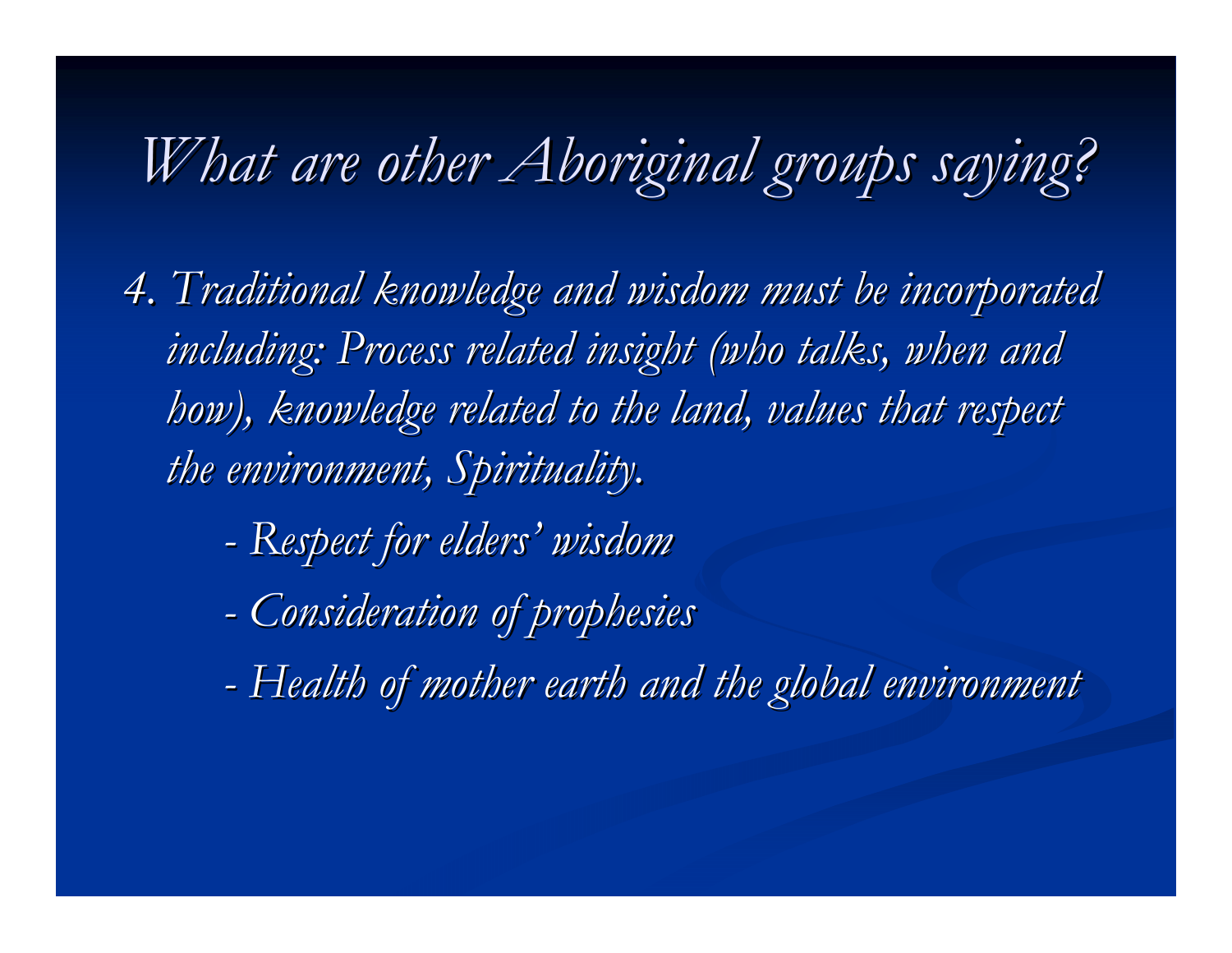## *Other Groups Cont Other Groups Cont 'd*

*5. Primary concern for the safety and security of the environment environment*

- *6. Need for action NOW 6. Need for action NOW*
- *7. Consultation must be a 2 way street 7. Consultation must be a 2 way street*
- 8. Recognition and respect for Aboriginal Treaties and *Rights*

*9. Aboriginal representation in NWMO 9. Aboriginal representation in NWMO 10. Transportation of waste is a concern 10. Transportation of waste is a concern*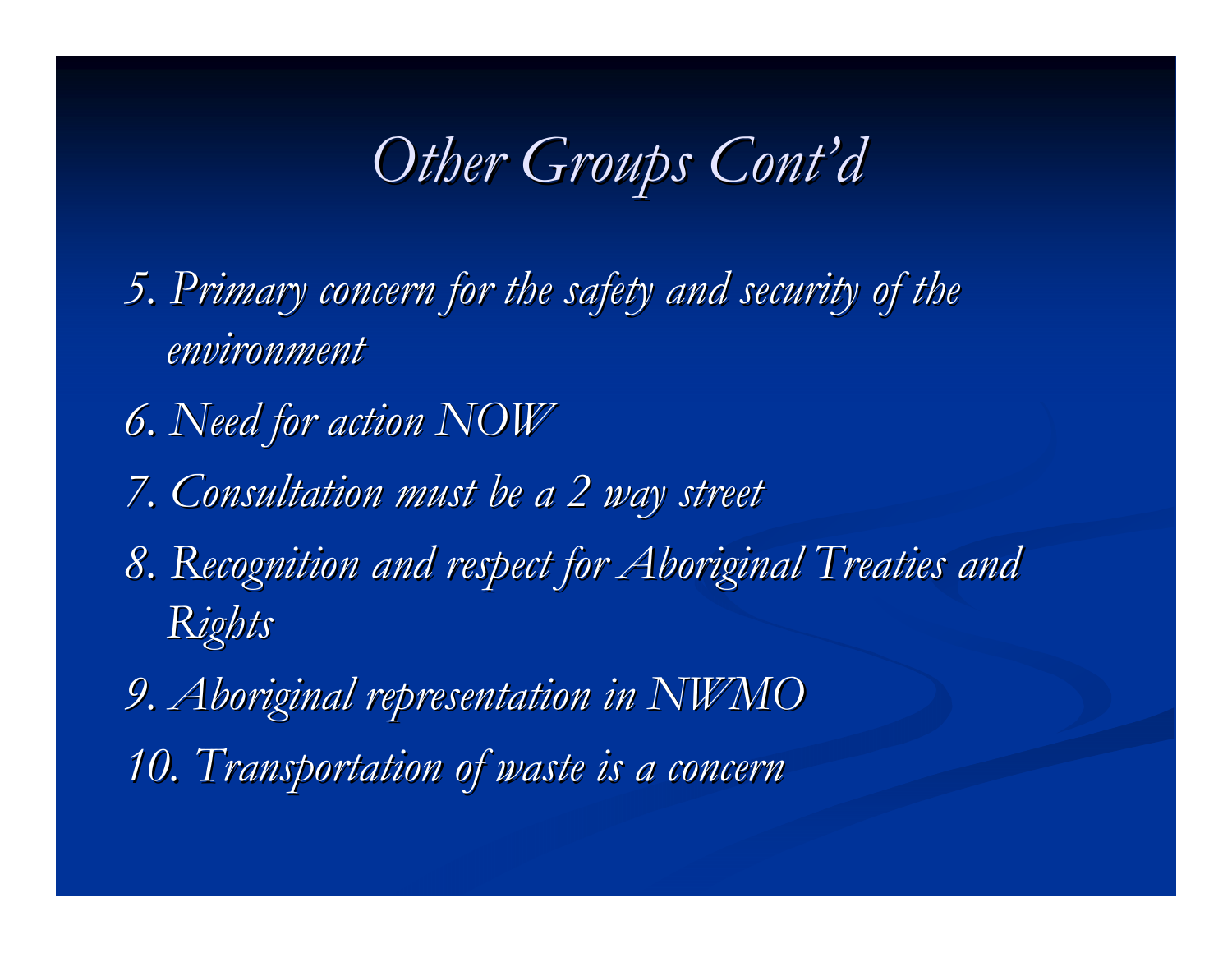## *Other groups cont Other groups cont'd*

*11. Definitions of community and voluntarism 11. Definitions of community and voluntarism* 12. Waste importation from other countries where *CANDU reactors are sold CANDU reactors are sold 13. What is meant by 13. What is meant by "remote"? 14. Continuing engagement 14. Continuing engagement 15. Involvement of youth in decision 15. Involvement of youth in decision-making*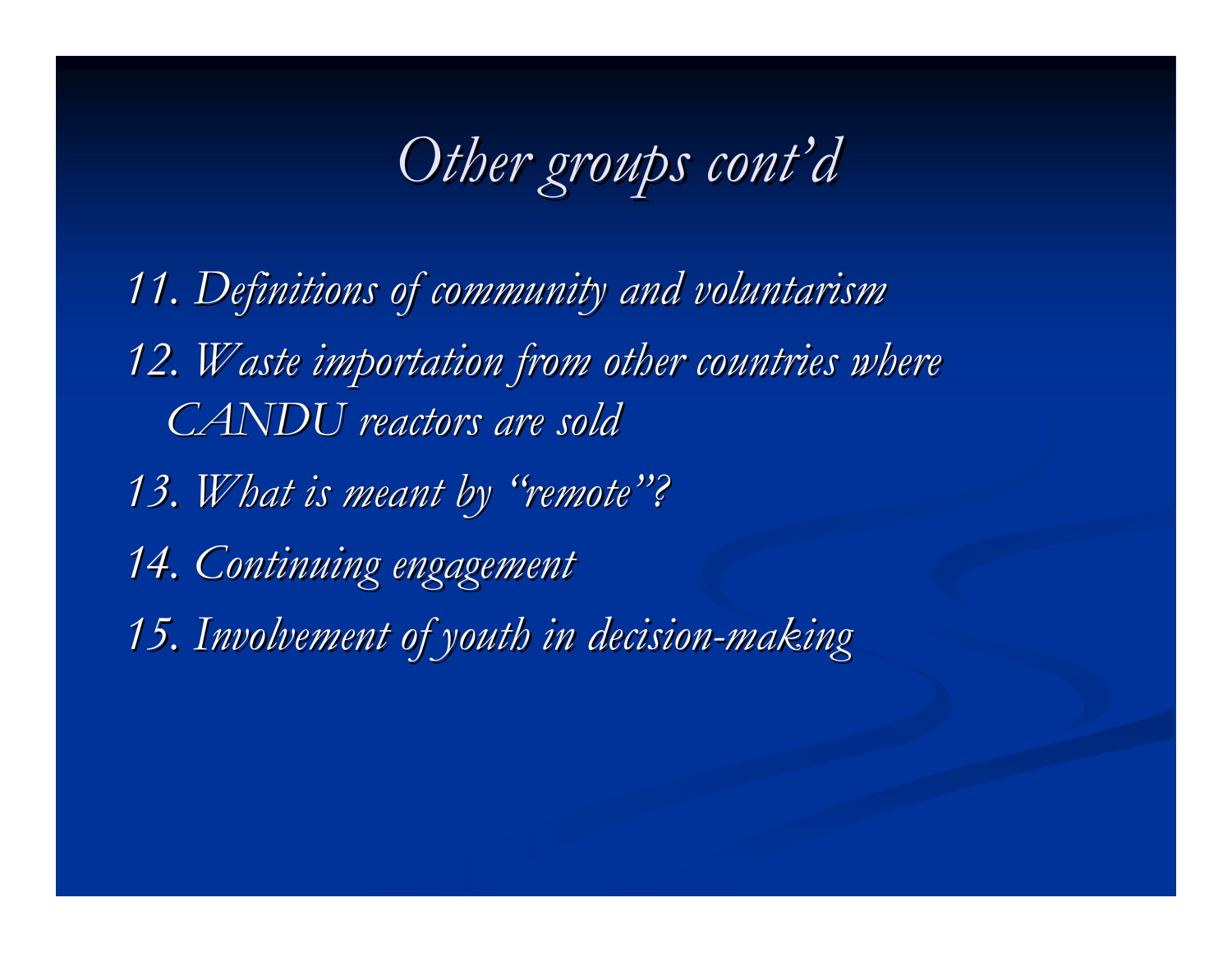#### **The NWAC Response The NWAC Response**

#### **The NWMO Recommendation:**

"Our recommendation for the long-term management of used nuclear fuel waste in Canada has as its primary *objectives*  $\cdot$  **safety** *–* $-$  the protection of humans and the environment – and **fairness** to this and future t *generations. generations.*

Therefore we recommend to the Gov't of Canada **Adaptive Phased Management Adaptive Phased Management***, a risk , a risk management approach with the following characteristics management approach with the following characteristics*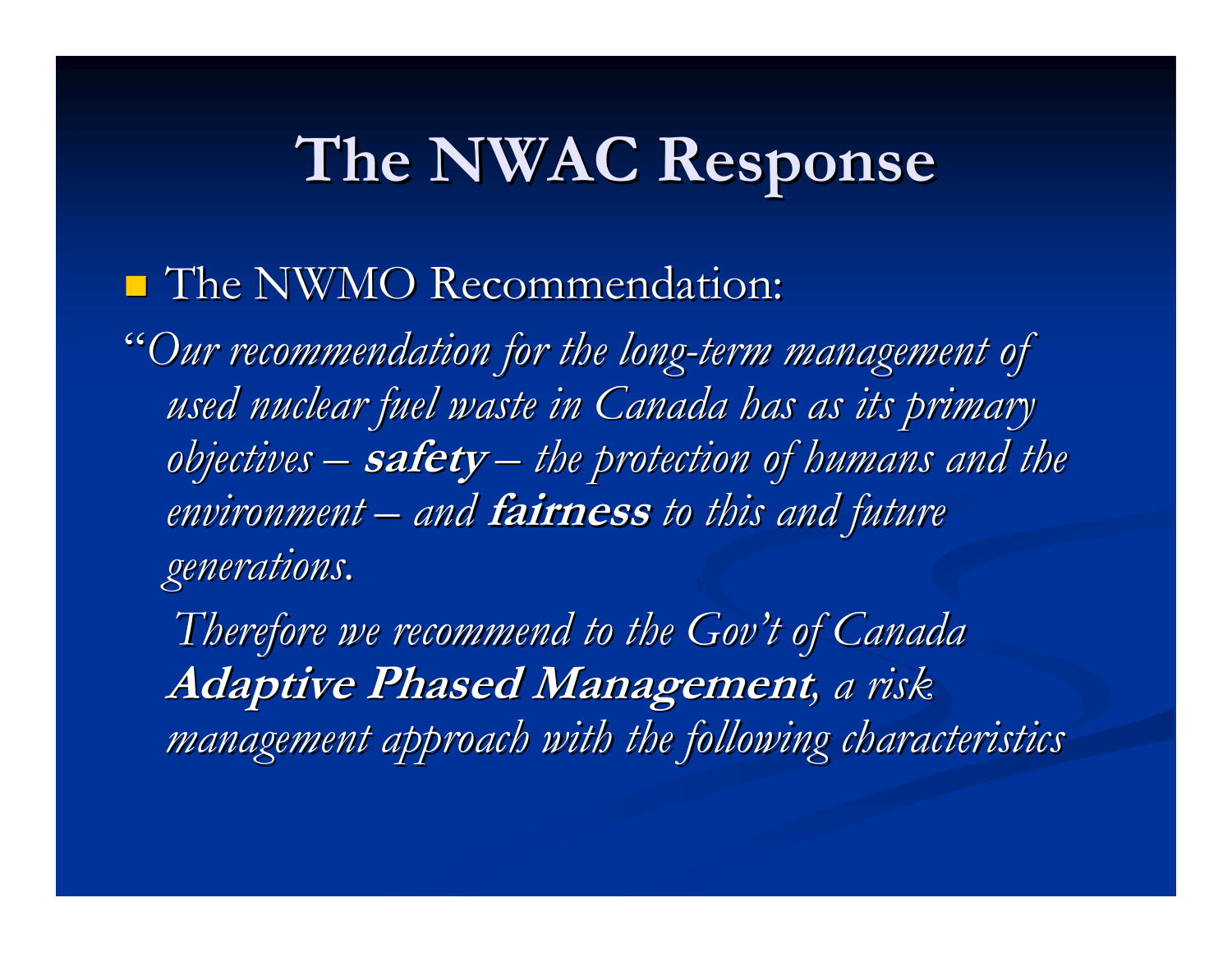#### **Characteristics of the Approach Characteristics of the Approach**

 $\blacksquare$  Centralized containment and isolation of the used fuel in a deep geological repository in suitable rock formations, such as the crystalline rock of the Canadian Shield or Ordovician sedimentary rock;

*1. Where are these areas? Canadian Shield is across 1. Where are these areas? Canadian Shield is across Central and Northern regions of Ontario, Quebec and Saskatchewan. Ordovician sedimentary rock is primarily located in Southern and Northern Ontario located in Southern and Northern Ontario*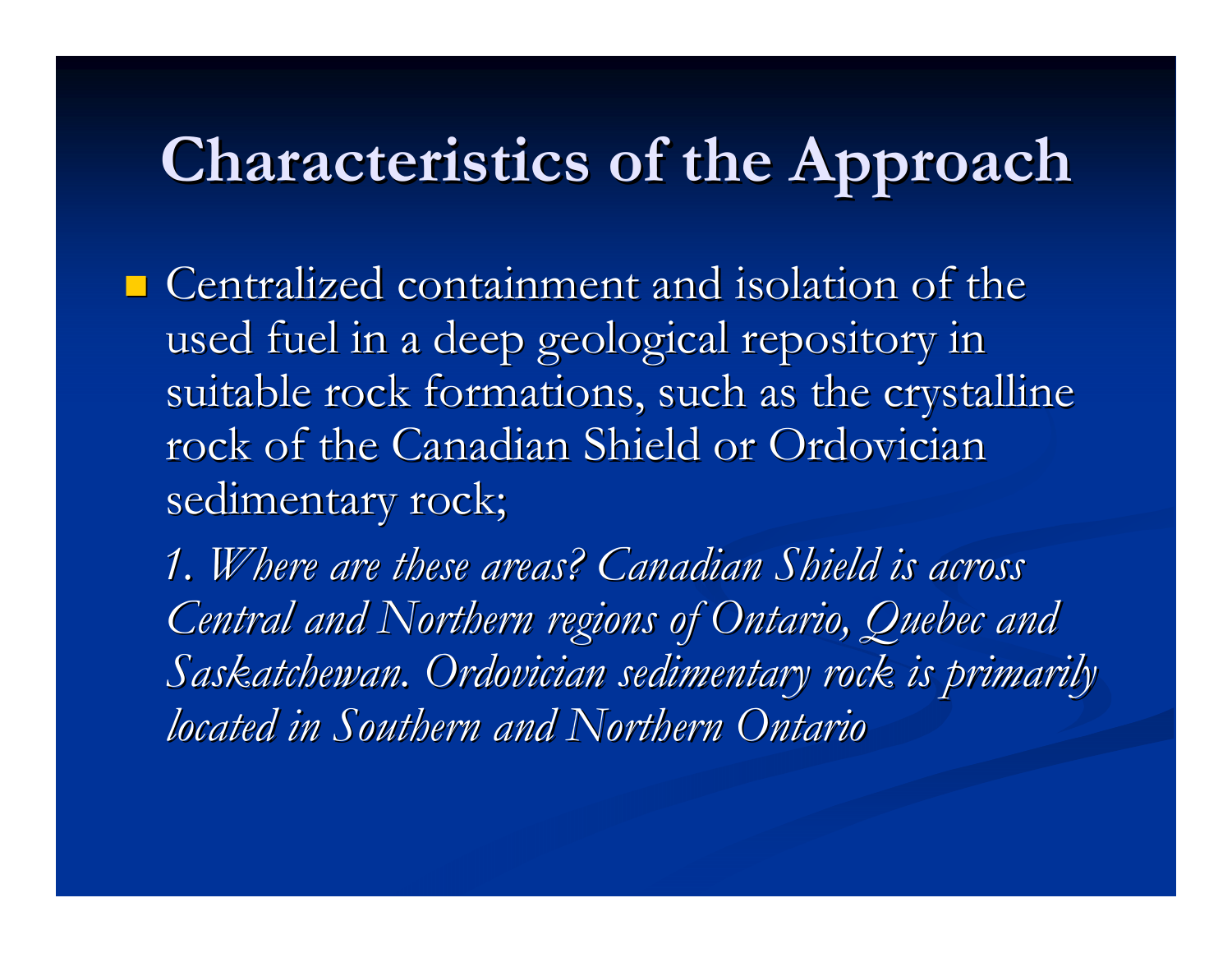#### **Questions Questions**

- $\blacksquare$ *What population will most likely be affected by the approach? How? approach? How?*
- $\blacksquare$  Are there benefits to Aboriginal communities through the *implementation? implementation?*
- *Art there risks to Aboriginal communities through the Art there risks to Aboriginal communities through the implementation? implementation?*
- *Do the benefits outweigh the risks? Do the benefits outweigh the risks?*
- *Are there ways to balance benefits and risks? How? Are there ways to balance benefits and risks? How?*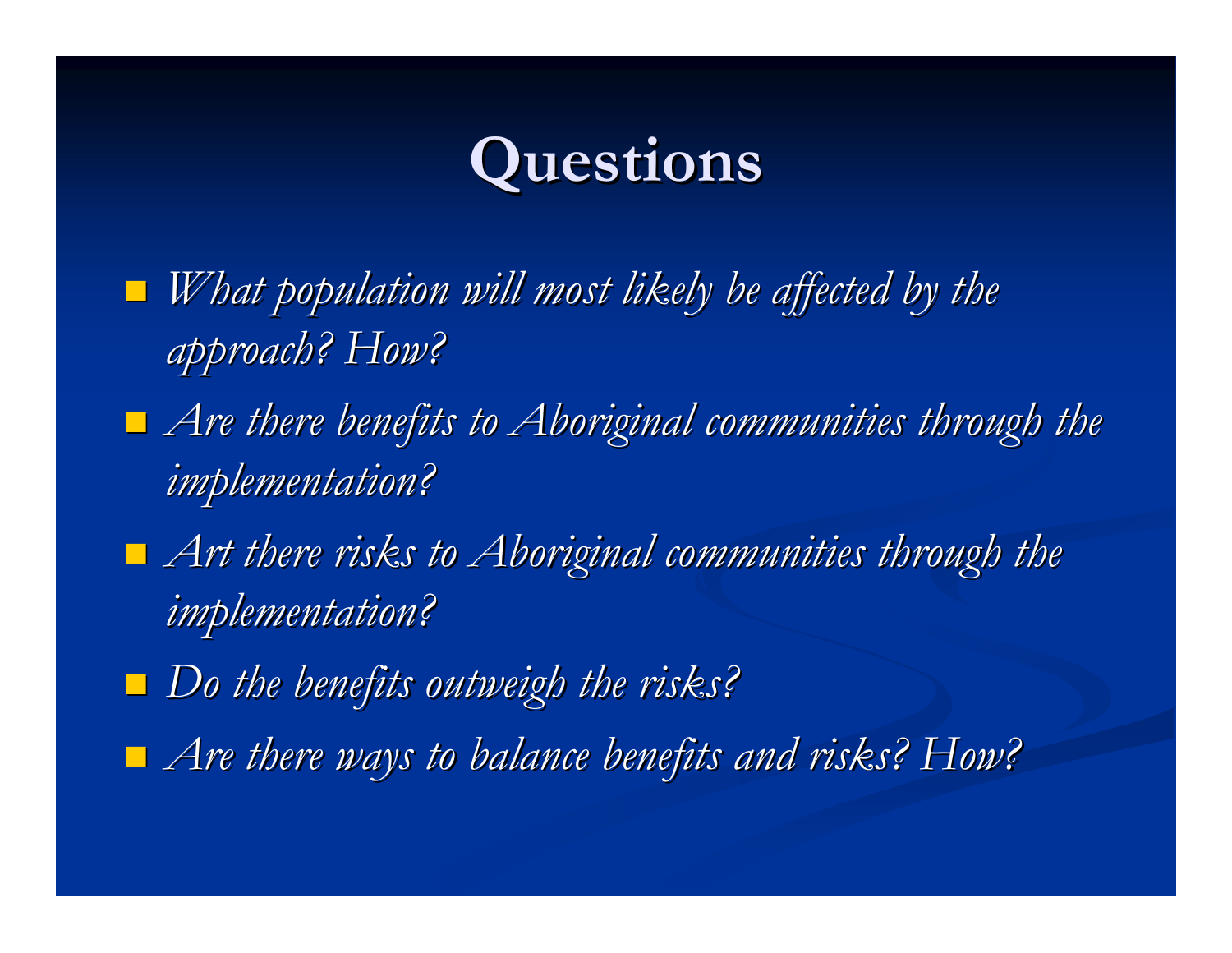#### **Characteristics**

Flexibility in the pace and manner of implementation through a phased decision-making process, supported by a program of continuous learning, research and development.

#### *Questions: Questions:*

- *1. How do we ensure our involvement in the decision How do we ensure our involvement in the decision -making process? process? Ie "pace and manner pace and manner "*
- 2. Is traditional knowledge given the same weight as scientific *research in the research in the "continuous learning phase continuous learning phase "? How will this be ? How will this be ensured? ensured?*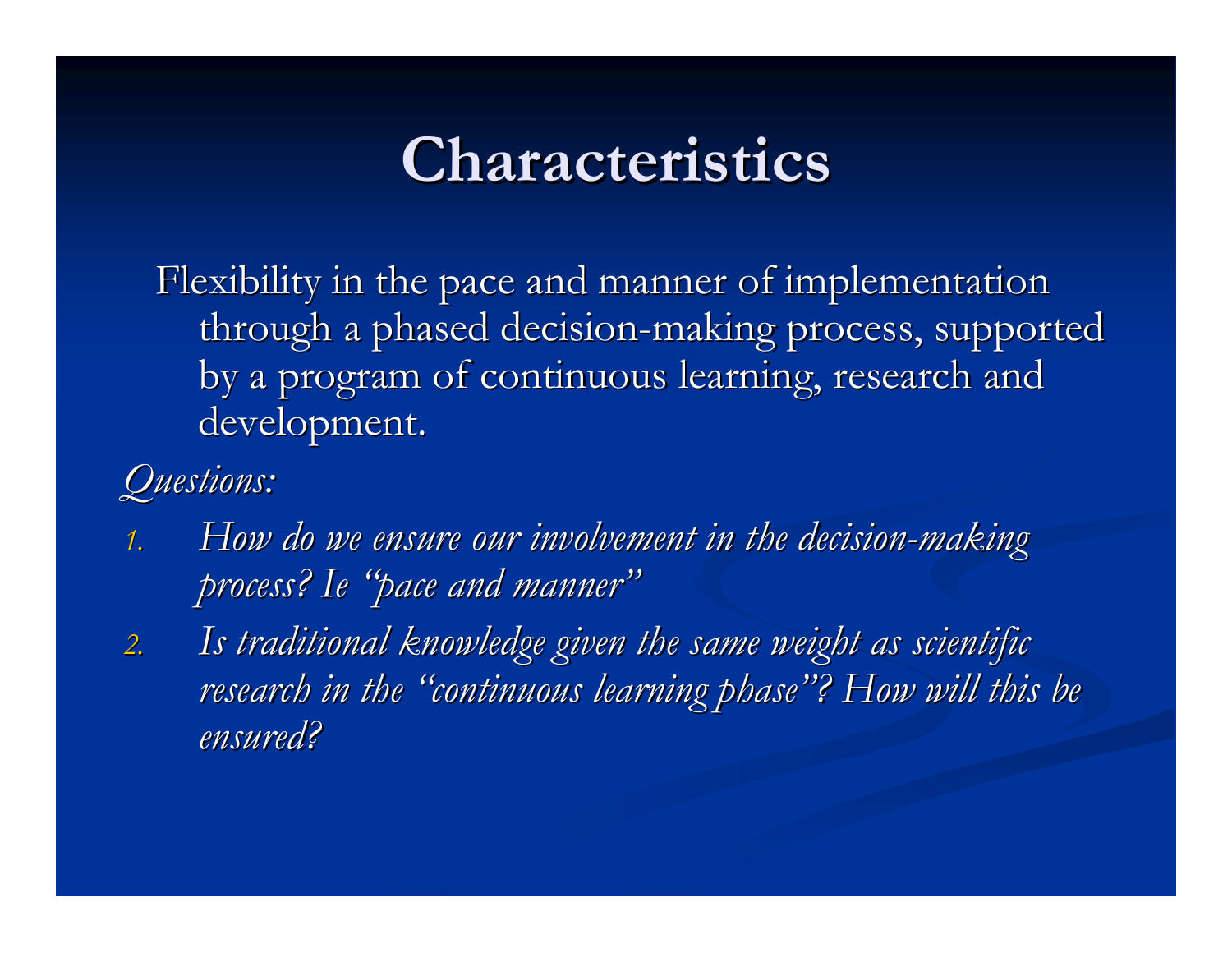#### **Characteristics Characteristics**

- Provision for an interim step in the implementation process in the form of shallow underground storage of used fuel at a central site, prior to final placement in a deep repository.
- *Questions: Questions:*
- *1. How is the site selected? What about transportation to the site?*
- 2. *What assurances are there that once the waste is at the interim site it will be buried as originally planned? site it will be buried as originally planned?*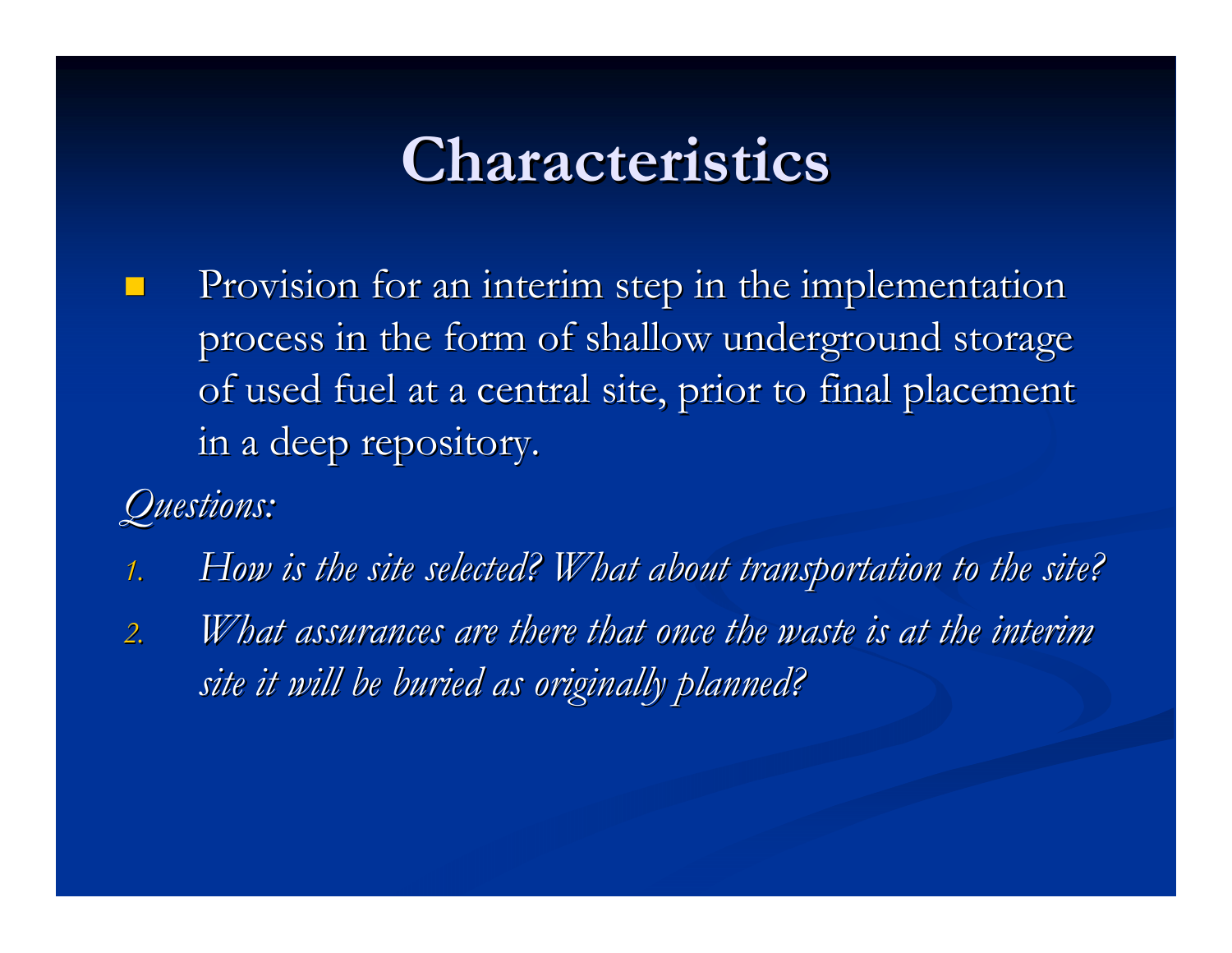

*3. Do we make decisions now about disposal or do we 3. Do we make decisions now about disposal or do we*  make provisions for future generations to make the *decisions? decisions?*

*4. Do we keep using Nuclear Energy when we know that 4. Do we keep using Nuclear Energy when we know that the waste is extremely hazardous for 10,000 years plus? the waste is extremely hazardous for 10,000 years plus?*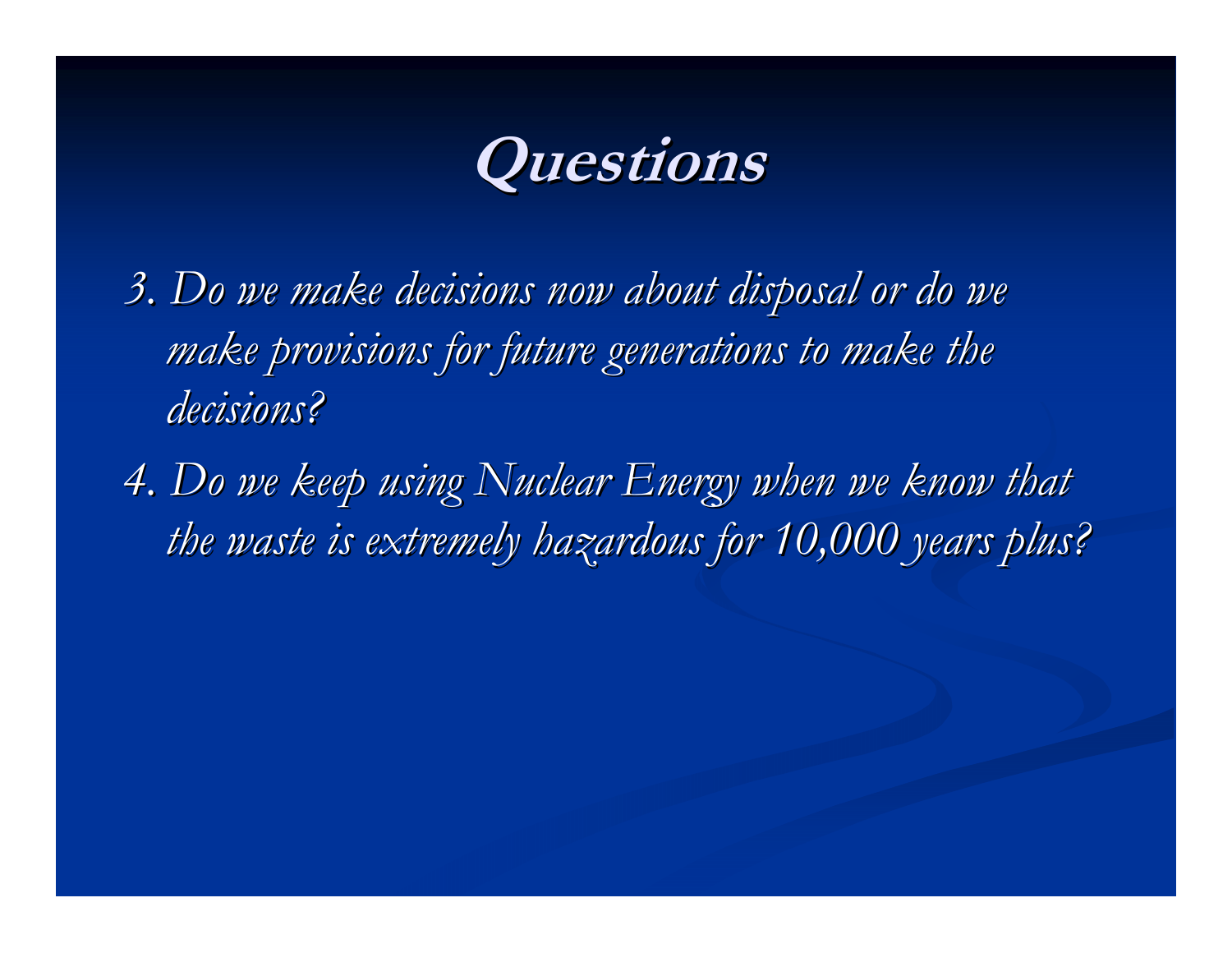#### **Characteristics Characteristics**

Continuous monitoring of the used fuel to support data collection and confirmation of the safety and performance of the repository;

*Questions: Questions:*

*1. How can the continuous involvement of Aboriginal 1. How can the continuous involvement of Aboriginal*  people and the keepers of traditional knowledge be assured throughout this process? Will we be taken *seriously? How do we know? seriously? How do we know?*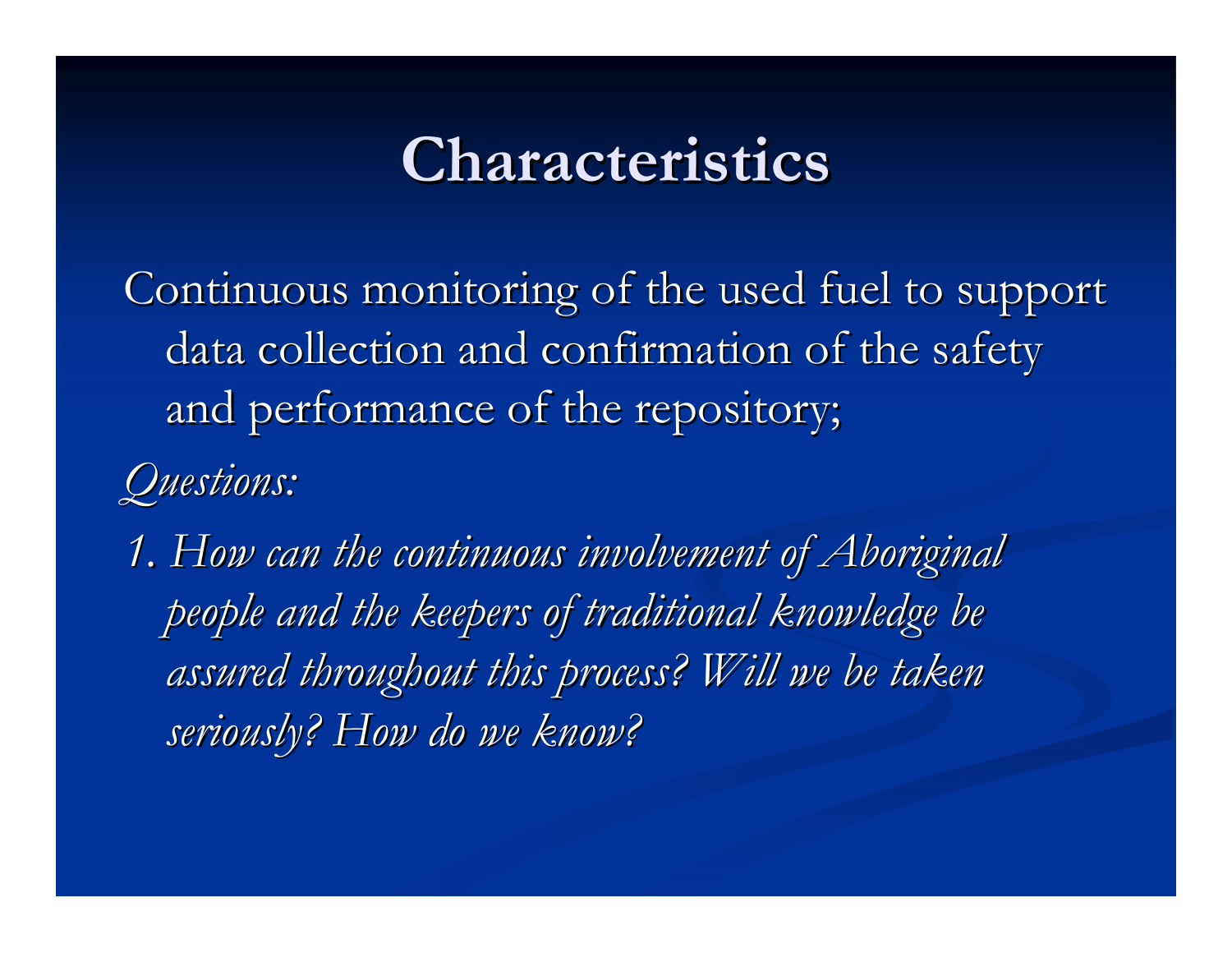#### **Characteristics Characteristics**

Potential for retrievability of the used fuel for an extended period, until such time as a future society makes a determination on the final closure, and the appropriate form and duration closure, and the appropriate form and duration of postclosure monitoring.

*Questions: Questions:*

*1. Does this assume that Canada will discontinue the use of 1. Does this assume that Canada will discontinue the use of Nuclear Energy sometime within the forseeable future?*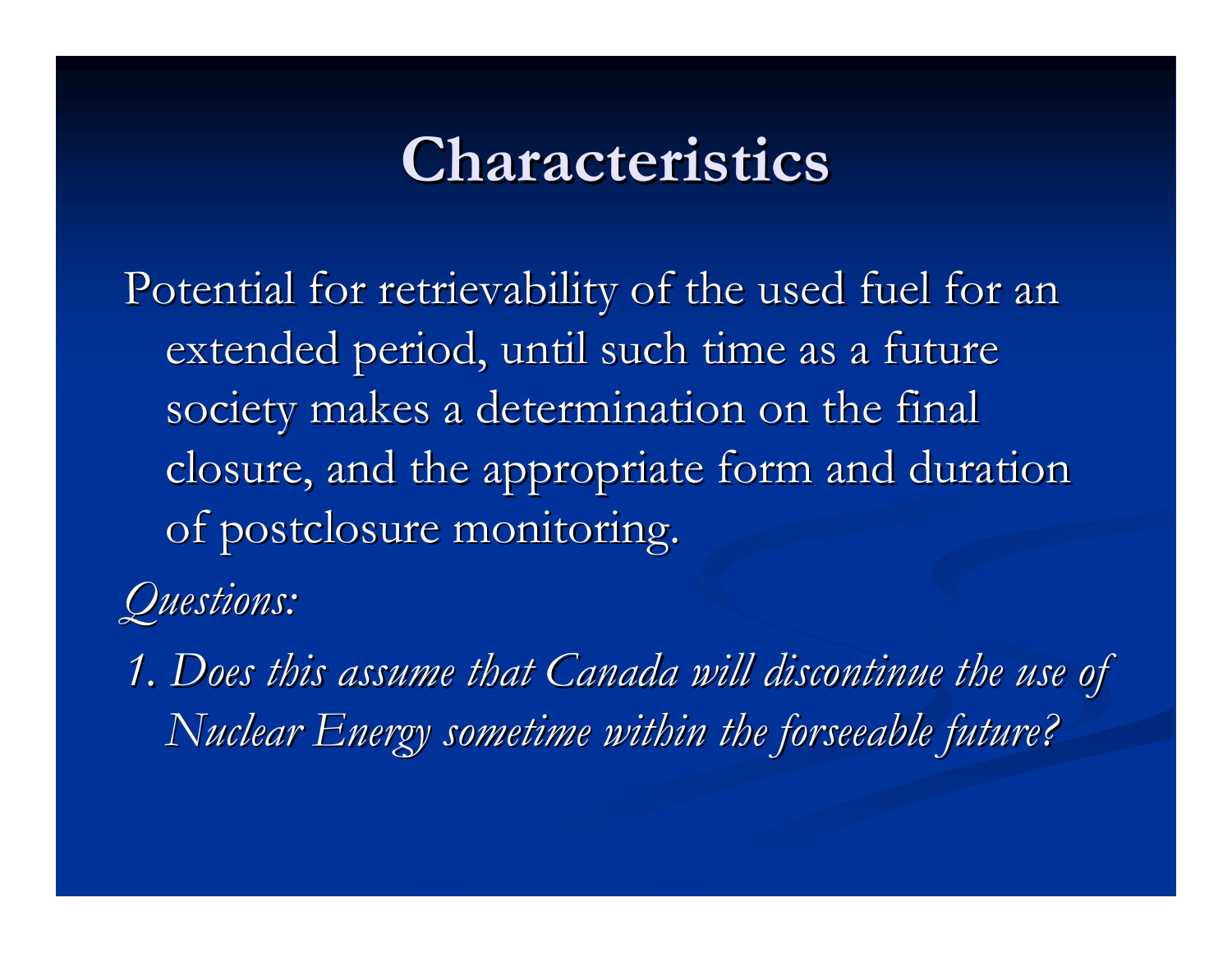#### **NWMO will: NWMO will:**

 $\blacksquare$  Meet or exceed all regulatory standards and requirements for protecting the health, safety and security of humans and the environment;  $\blacksquare$  Provide financial surety through funding by the nuclear power corporations'  $\blacksquare$  Seek a willing community to host the central facilities...Implementation of the approach will respect the social, cultural and economic aspirations of the affected communities;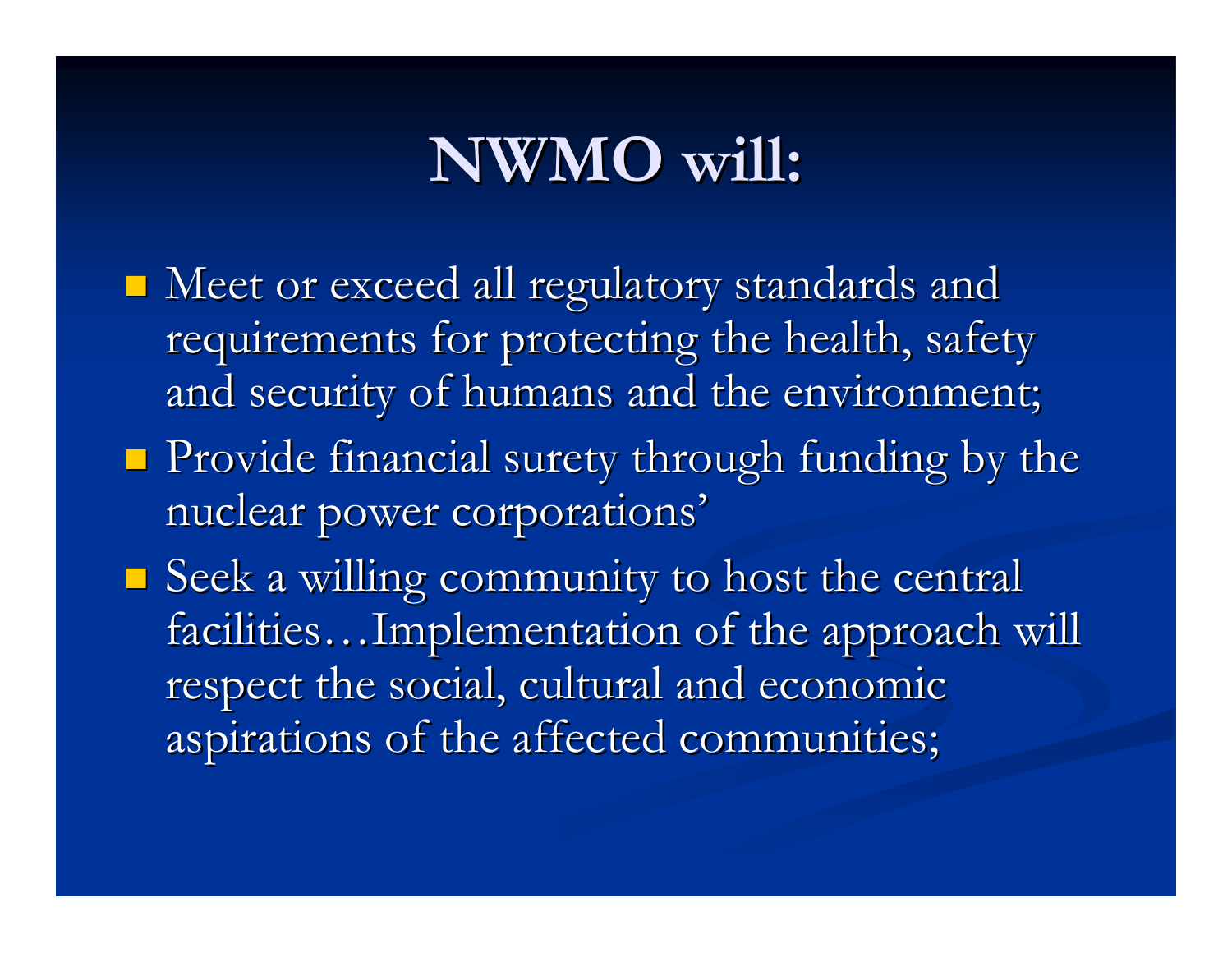#### **NWMO will: NWMO will:**

- $\blacksquare$  Focus site selection for the facilities on those provinces that are directly involved in the nuclear fuel cycle;
- $\blacksquare$  Sustain the engagement of people and communities throughout the phased process of decision and implementation; and
- $\blacksquare$  Be responsive to advances in technology, natural and social science research, Traditional Aboriginal Knowledge, and societal values and expectations.